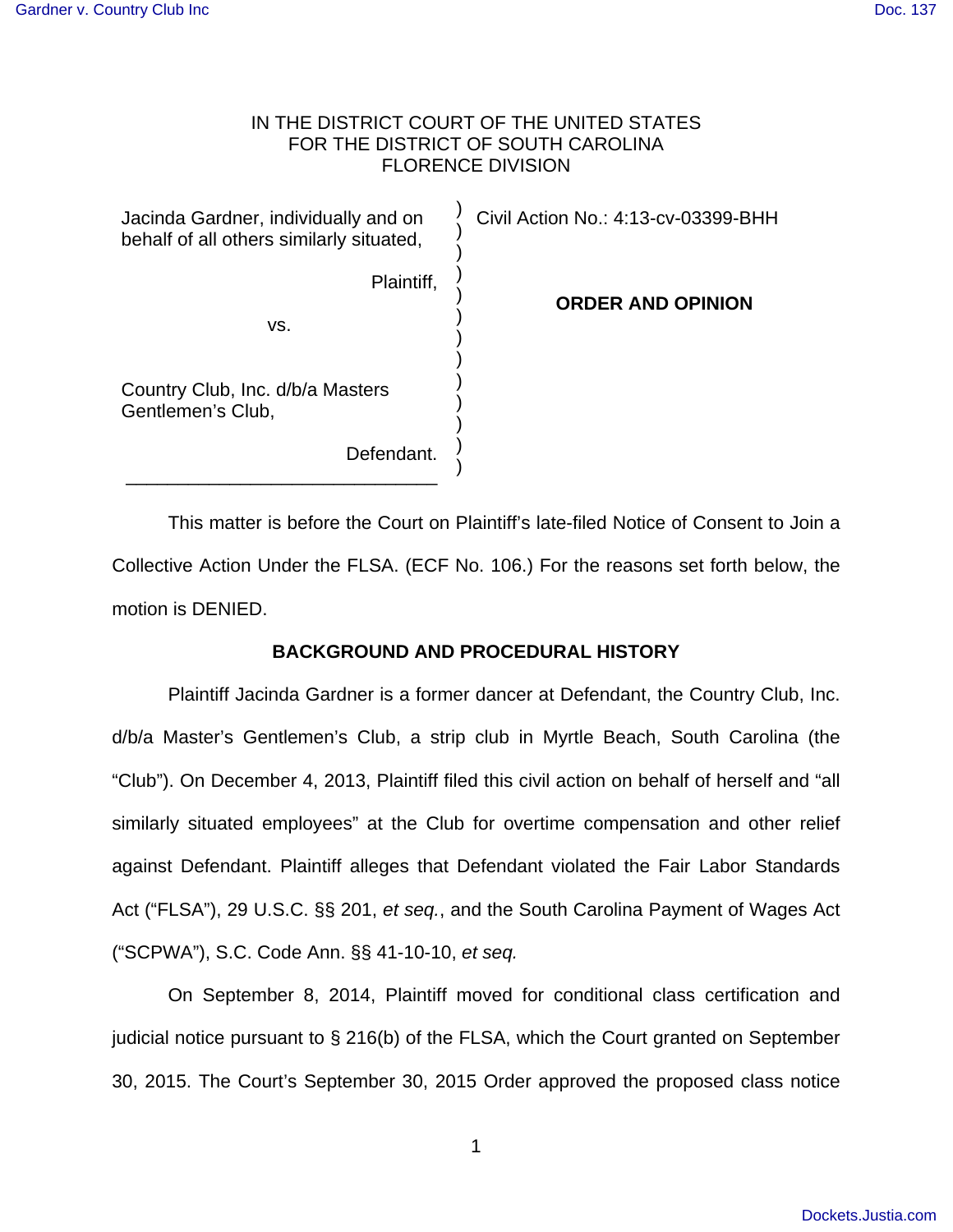submitted by Plaintiff and instructed the parties to comply with the procedures and deadlines set forth in the full memorandum opinion issued the same day in DeGidio v. Crazy Horse Saloon and Restaurant, Inc., No. 4:13-cv-2136 (D.S.C.). The DeGidio opinion set forth a deadline of January 15, 2016 for the filing of Plaintiff consent forms. Plaintiff subsequently filed an unopposed motion to extend the deadline to file opt-in notices to March 17, 2016, which the Court granted. (ECF Nos. 90; 91.) Plaintiff's counsel filed a notice of consent to joinder form for Desiree Jackson ("Jackson") on May 6, 2016. (ECF No. 106.) Defendant objects to the notice and argues that the Consent Form should be stricken from the record. (ECF No. 108.)

#### **DISCUSSION**

The FLSA provides that "[n]o employee shall be a party plaintiff to any [FLSA] action unless he gives his consent in writing to become such a party and such consent is filed in the court in which such action is brought." 29 U.S.C. §§ 216(b). While the FLSA outlines the procedure for individuals to join a collective action as potential plaintiffs under § 256(b), it does not specify when the potential plaintiffs must opt-in to the action. E.g., Heaps v. Safelite Solutions, LLC, 2011 WL 6749053, at \*1–2 (S.D. Ohio Dec. 22, 2011); see 29 U.S.C. §§ 216(b), 255, 256. Instead, opt-in deadlines are set by the trial court. Further, the FLSA does not set forth or otherwise prescribe the standard under which a trial court should consider whether potential plaintiffs may join a collective action by filing the requisite opt-in consent forms after the stated deadline. Ruggles v. Wellpoint, Inc., 687 F.Supp.2d 30, 37 (N.D.N.Y. 2009). As noted by the parties, "courts have generally decided the question by balancing various combinations of the following factors: (1) whether 'good cause' exists for the late submissions; (2) prejudice to the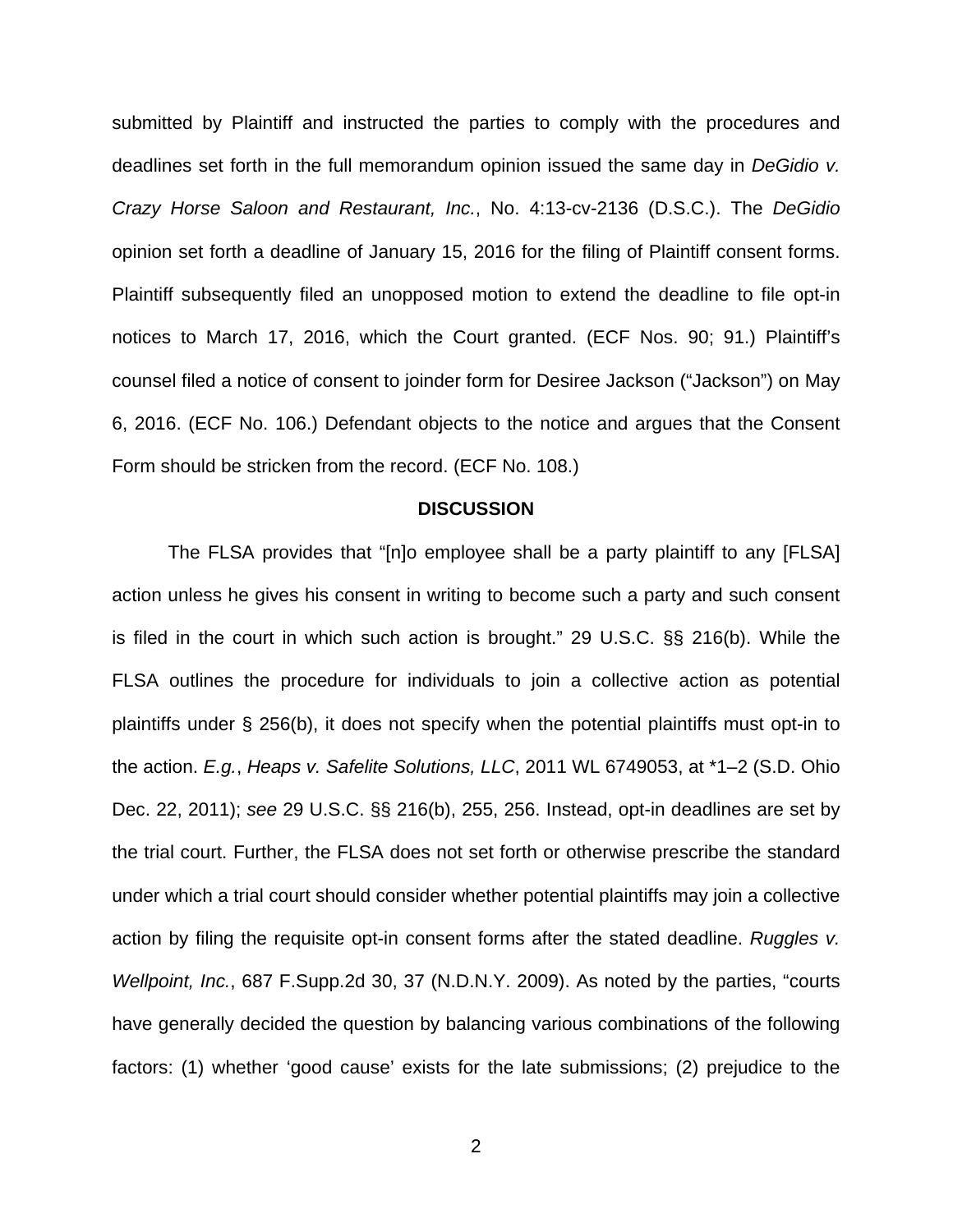defendant; (3) how long after the deadline passed the consent forms were filed; (4) judicial economy; and (5) the remedial purposes of the FLSA." Id. (collecting cases). Having carefully considered and balanced these factors, the Court concludes that allowing Jackson to join this action when Plaintiff failed to submit the requisite Consent Form before the March 17, 2016 deadline is not appropriate under the circumstances of this case.

As an initial matter, the Court is troubled by Plaintiff's complete failure to offer any explanation as to why she failed to timely return and file Jackson's Consent Form. The Court also questions why Plaintiff filed the Consent Form as a notice of joinder, rather than properly filing a motion seeking the Court's leave to file this untimely opt-in Consent Form. See Fed. R. Civ. P. 6(b)(1)(B) ("When an act may or must be done within a specified time, the court may, for good cause, extend the time: . . . (B) on motion made after the time has expired if the party failed to act because of excusable neglect."). Plaintiff waited almost two months after the March 17, 2016 deadline had passed to file the Consent Form. Without any explanation as to the reason for the delay, the Court must assume there was no "good cause" for it.

Further, the interests of judicial economy are not served by allowing Jackson to join the pending action. Plaintiff asserts that should Jackson not be allowed to join, "her only option will be to file an identical, individual claim with the Court." (ECF No. 111 at 4.) According to Plaintiff, Jackson's claim would likely then be consolidated with the present lawsuit under Federal Rule of Civil Procedure 42(a), as both actions would "involve a common question of law or fact." (Id.) She argues that waiting for the eventual consolidation would waste judicial resources. (Id.) Defendant responds that Jackson

3